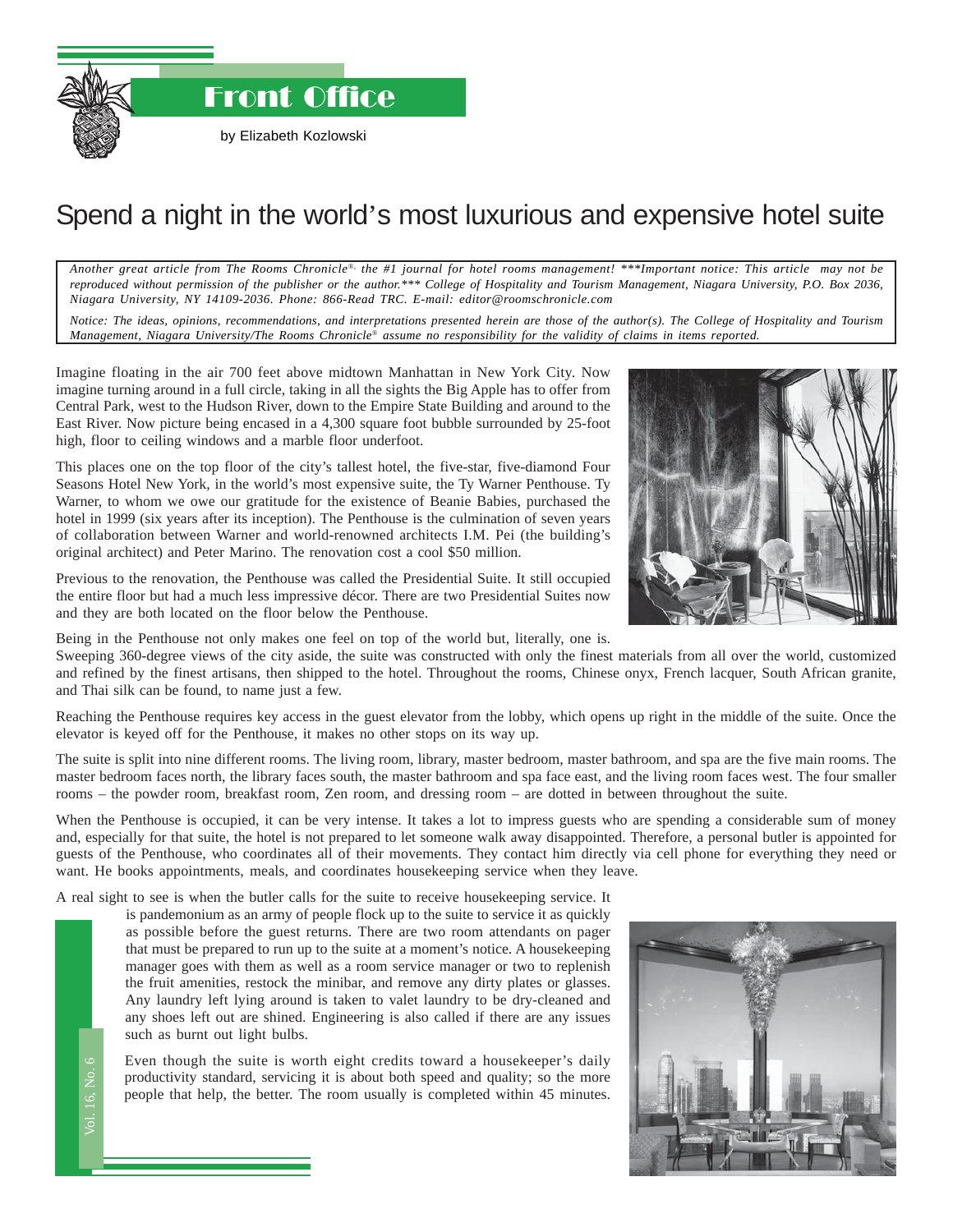

From the guest's perspective, it's almost like little fairies came while they were gone and cleaned up everything perfectly without a trace that they were ever there.

However, maintenance of the suite occurs on a daily basis, not just when occupied. Everyday the suite must be walked by a housekeeping manager to ensure everything is in place. This is important because although unauthorized access to the suite is very unlikely (Security must provide access to the suite – even housekeeping managers aren't allowed to sign out the key for it!), one never knows when the unexpected might occur such as a leak from the ceiling or one of the balcony doors blowing open on a rainy, windy day. Any issues found are immediately reported.

Ty Warner's assistant, who has an office in the hotel, works very closely with the suite, as it is so important to Mr. Warner. The suite always has to be set as he likes it, with very detailed specifications down to how the phone cord should be placed. Whenever Mr. Warner visits New York, he stays in the suite unless it is already occupied. Therefore, it always must be in tip-top shape. Once a week, a housekeeping manager will work with a room attendant in the suite to dust and touch up everything.

So what is it really like to spend a night in the most expensive accommodation in the world…?

Making a left turn after the elevator door opens, you are in the living room area. The white walls are hand-lacquered with mother of pearl stripes running throughout. These walls were assembled in Italy, then taken apart to be shipped to New York for the hand-lacquered finish, then installed in the suite. After turning on the fireplace, you sit to admire the chandelier hanging above the dining table to the left. It is a four-foot chandelier of cut glass that was handcrafted in Britain and looks like someone dropped a windowpane then swept up the shards to make this light fixture. The sunlight from outside shines off of it brilliantly, and upon nightfall there are 120 fiber optic lights within it that will take over for the sun. You turn on the plasma TV using the portable touch panel to watch your favorite Italian soccer team play, then the news in China.



After freshening up in the powder room, which is laden with tiger's eye semi-precious stone, you step out onto the balcony in its vestibule to catch a glimpse of the Empire State Building. This is only one of eight balconies throughout the suite that are at the corner of each cardinal and ordinal direction.

You head into the library to check your email on the Mac computer at the desk then call a colleague in London to discuss a business deal. The glossy walls are a deep caramel color. They were assembled in Italy, sent to France for the many-layered lacquer finish to be applied by artisans, then off to the hotel. The built-in bookcases are flanked by bronze vine and leaf sculptures climbing up the wall. As the sun sets on the city, you play a few notes on the Bosendorfer grand piano.

The masseuse has arrived for your 80-minute massage. On your way over to the spa, you pass the Zen room with its limestone floor and backdrop of moss green semi-precious granite from South Africa on which there is a cascading waterfall.

The spa's walls, floors and furniture are made from walnut, afromosia, and sycamore woods. The screen of bamboo trees completes the relaxing atmosphere.

The massage has you feeling too relaxed however, so you decide to take a quick run on the treadmill to wake up a bit. You don't have much time, though, because the butler, who is available to you 24/7, has reserved a table for two at the Michelin 1-star restaurant L'Atelier, downstairs in the lobby. They are fully committed tonight but there is always a table for the guest of the Penthouse. The butler asked if you'd prefer to have the food served on one of your balconies but it's a little too chilly out for you tonight so you decline that offer.

It's time to get cleaned up and ready for dinner. Although the bathtub looks alluring with its view of Central Park and chromo therapy lights within, a shower will be quicker. But you still don't miss out on anything because the all-glass shower allows a 360-degree view. The rain showerhead pours down water upon you as if you were caught in the middle of a storm and there are also six body jets on the



wall. As if this weren't enough, the shower also has fiber-optic lighting and aromatherapy options as well.

The radiantly heated bathroom floor is made of hand-selected golden honey-colored Chinese onyx, as are the walls and ceiling. The double sinks, lit from below with LED lights, and countertop are carved from a single block of rock crystal. Even more luxurious is the toilet, which has a heated seat that automatically opens as you approach it. There is a button for everything the toilet can do: open, close, flush and, well, yes, a bidet feature with several, ahem, options.

Stepping into the dressing room to get dressed, the patchwork cow skin rug feels so soft below your feet. The oversized closet space is much more than what you needed for only a one-night stay. The full-length mirror helps you make sure you look your best before you head downstairs for dinner. For after dinner, you have tickets to see a Broadway show. Your Rolls Royce is waiting outside to take you. In the Penthouse, a Rolls Royce or Maybach is always available to take you where you need to go at a moment's notice.